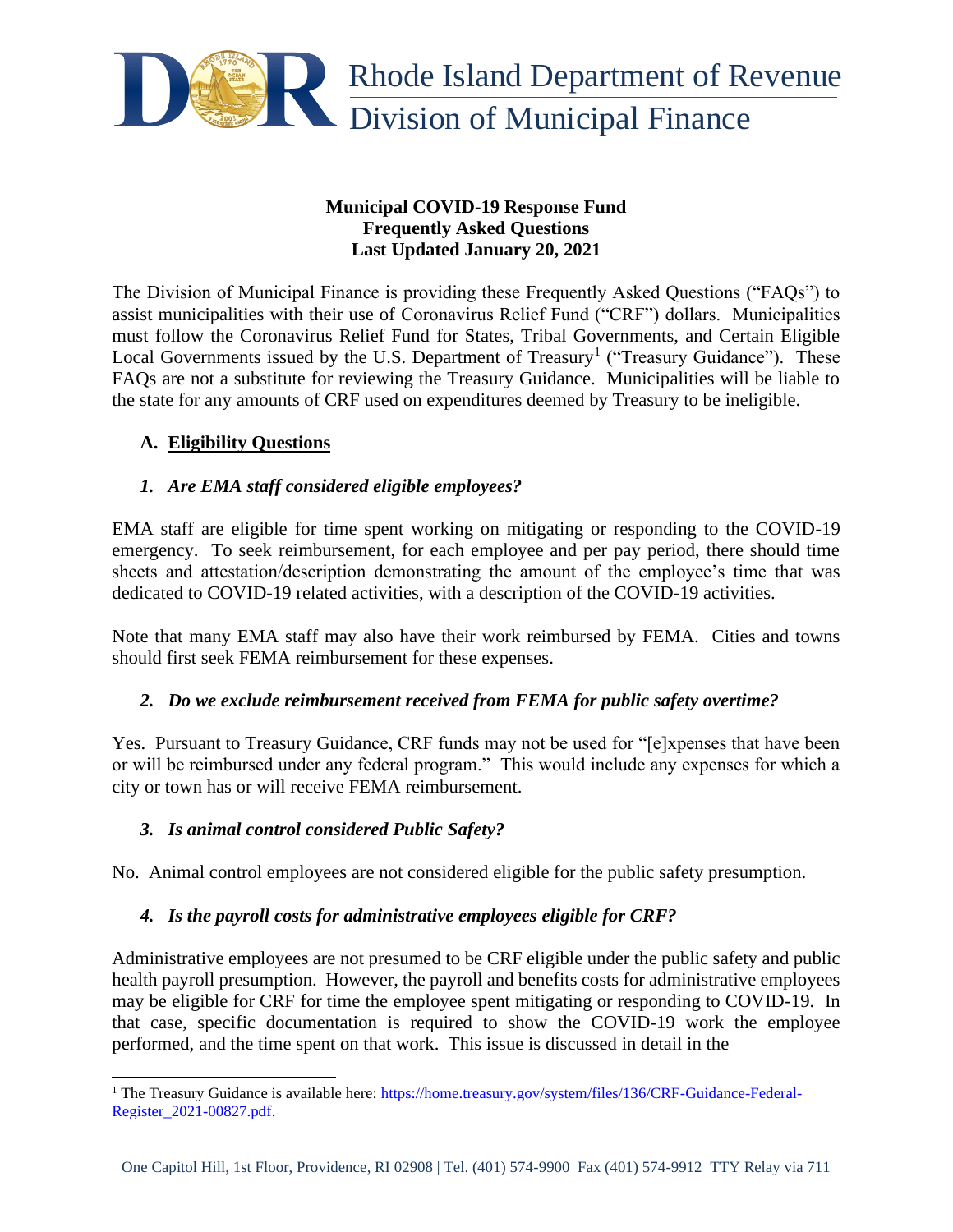

state's [Policy for Charging Public Employee Payroll To the Coronavirus Relief Fund,](http://www.omb.ri.gov/documents/pandemic/2020-11-16%20CRF%20Payroll%20Policy%20PUBLISHED.pdf) specifically section 4.B.2.iii. Municipalities must follow the terms of that policy.

## *5. Does Covid reimbursed sick time need to be removed to from payroll data for police and fire fighters?*

Treasury Guidance states that "[e]xpenses of providing paid sick and paid family and medical leave to public employees to enable compliance with COVID–19 public health precautions" is an eligible CRF expense. If you are claiming these expenses, you should retain documentation to satisfy that the leave was provided to enable compliance with COVID-19 public health precautions.

# *6. Does police wages such as police detail need to be removed to from payroll data for police and fire fighters?*

It depends. To begin with, any claimed wages must comply with the presumption for public safety payroll as set forth in the Treasury Guidance. Cities and towns should familiarize themselves with that Guidance and ensure that the wages they include comply with it.

In addition, if a third-party source is reimbursing the city or town for the police detail wages, it would not be eligible for use of CRF. CRF should not be used to cover expenses for which a city or town will receive reimbursement from another source.

# *7. Are police dispatchers/telecommunications eligible for the public safety presumption?*

Treasury Guidance states that public safety personnel eligible for the presumption include: "police officers (including state police officers), sheriffs and deputy sheriffs, firefighters, emergency medical responders, correctional and detention officers, and those who directly support such employees such as dispatchers and supervisory personnel."

## *8. What if you pay an outside party for dispatching services? Can the monthly amount paid for dispatching services be included?*

These expenses are not eligible for the public safety presumption. Only qualifying public safety employees employed by the municipality are eligible.

The eligibility for this expense would have to be analyzed like any other contractual expense – it would need to be necessary for the public health emergency, unbudgeted, and incurred in the relevant time period. Please consult the Treasury Guidance for how to apply these principles.

# *9. Are expenses for people hire to handle the FEMA reimbursements eligible?*

Expenses for hiring people to handle FEMA reimbursement should be reimbursable by FEMA. Cities and towns should first seek FEMA reimbursement for these expenses.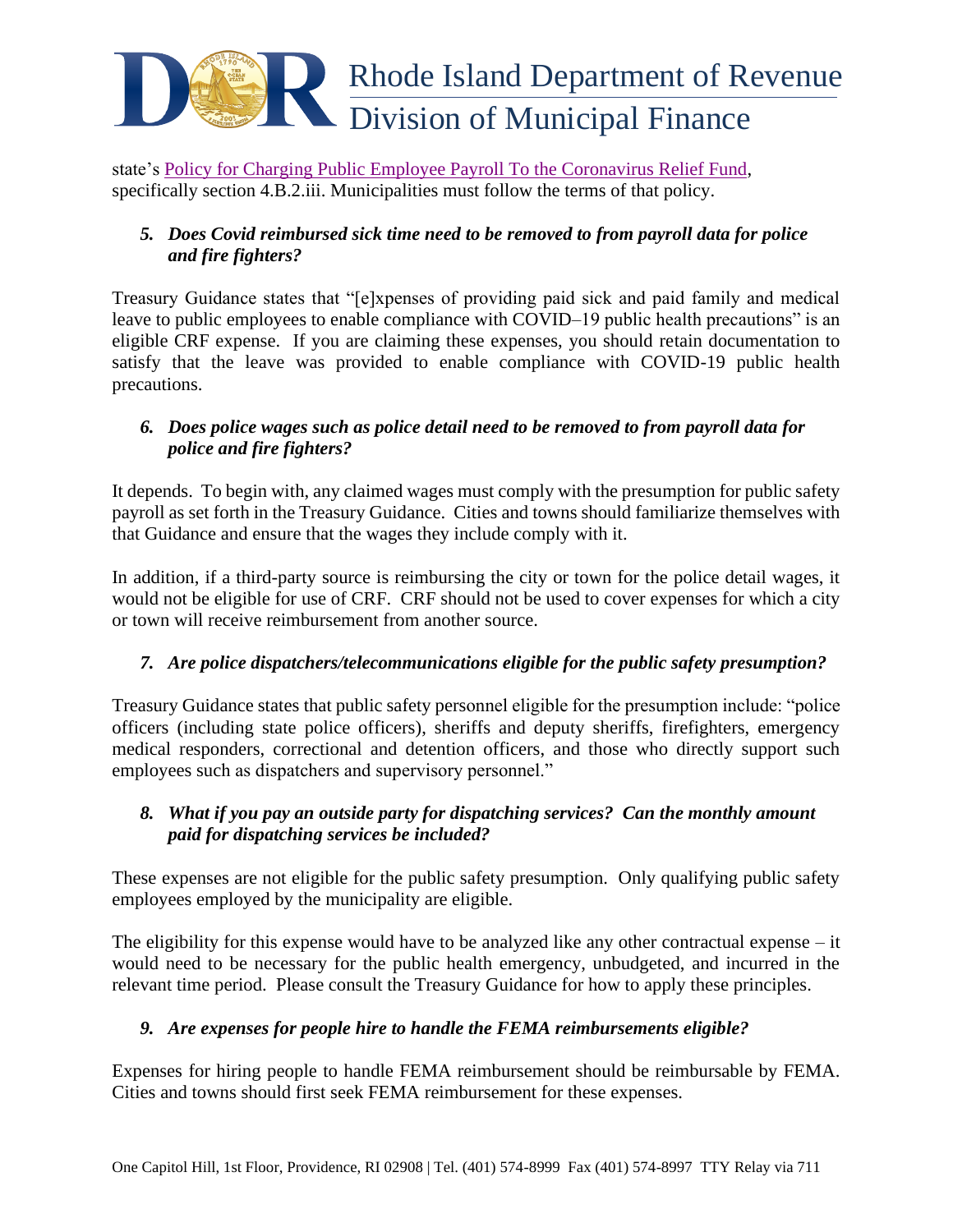

#### *10. Are employer pension expenses eligible?*

For employees whose work qualifies for CRF reimbursement, Treasury Guidance states CRF can be used for benefits that "include, but are not limited to, the costs of all types of leave (vacation, family-related, sick, military, bereavement, sabbatical, jury duty), employee insurance (health, life, dental, vision), retirement (pensions, 401(k)), unemployment benefit plans (federal and state), workers compensation insurance, and Federal Insurance Contributions Act (FICA) taxes (which includes Social Security and Medicare taxes)."

However, any benefits charged should be directly linked to work performed. Lump sum pension contributions made on behalf of broad classes of employees, that do not tie to specific employees and specific work periods, are not eligible. In other words, pension contributions as part of a normal payroll item are eligible, but annual or other non-payroll periodic payments are not.

### *11. What about Health Insurance benefits? We are self insured and make a "payment" to our Internal service fund on a monthly basis. Can those monthly amounts be included?*

The same principle as set forth in the question above applies. Lump sum payments made on behalf of broad classes of employees, that do not tie to specific employees and specific work periods, are not eligible.

### *12. Can we meet the requirement with just wages and not include benefits?*

Yes. You may choose to use CRF to reimburse wages without reimbursing benefits.

### *13. Are clothing allowance and longevity presumed to be included for CRF?*

The Treasury Guidance does not speak to this. It states that "[p]ayroll includes certain hazard pay and overtime, but not workforce bonuses" and that "[c]overed benefits include, but are not limited to, the costs of all types of leave (vacation, family-related, sick, military, bereavement, sabbatical, jury duty), employee insurance (health, life, dental, vision), retirement (pensions, 401(k)), unemployment benefit plans (federal and state), workers compensation insurance, and Federal Insurance Contributions Act (FICA) taxes (which includes Social Security and Medicare taxes)." Payments that are included in this list or consistent with the Treasury Guidance may be included.

### **B. Reporting/Documentation Questions**

### *1. If the transaction register "Amount" needs to equal the "Documentation File", is an Excel file acceptable as meeting the required documentation for CRF?*

The transaction register amount does not need to equal the amount in the documentation file. The documentation file should at least equal or exceed the transaction register amount.